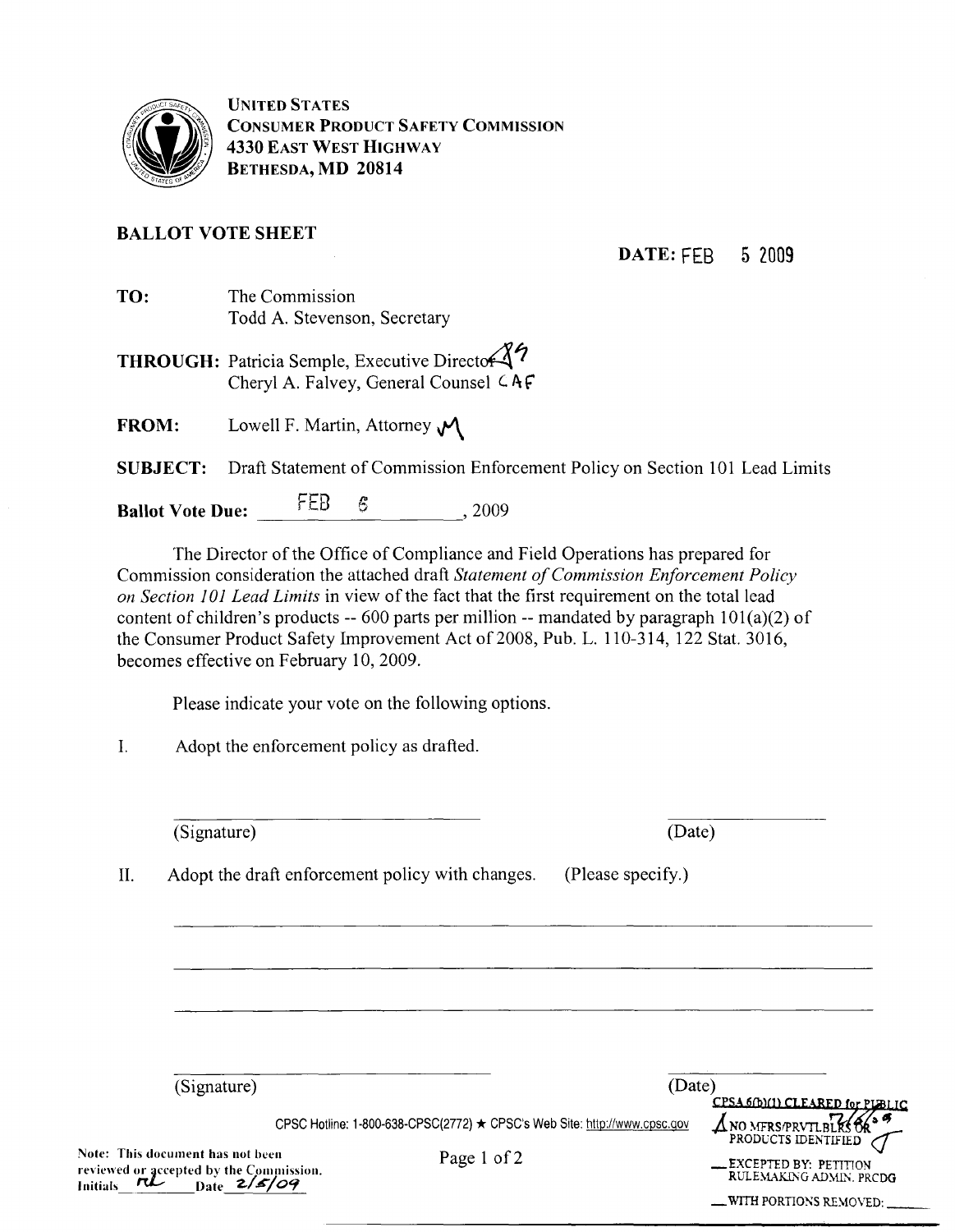III. Do not adopt the draft enforcement policy.

(Signature) (Date)

 $\ddot{\phantom{a}}$ 

Attachment: Draft *Statement ofCommission Enforcement Policy on Section 101 Lead Limits*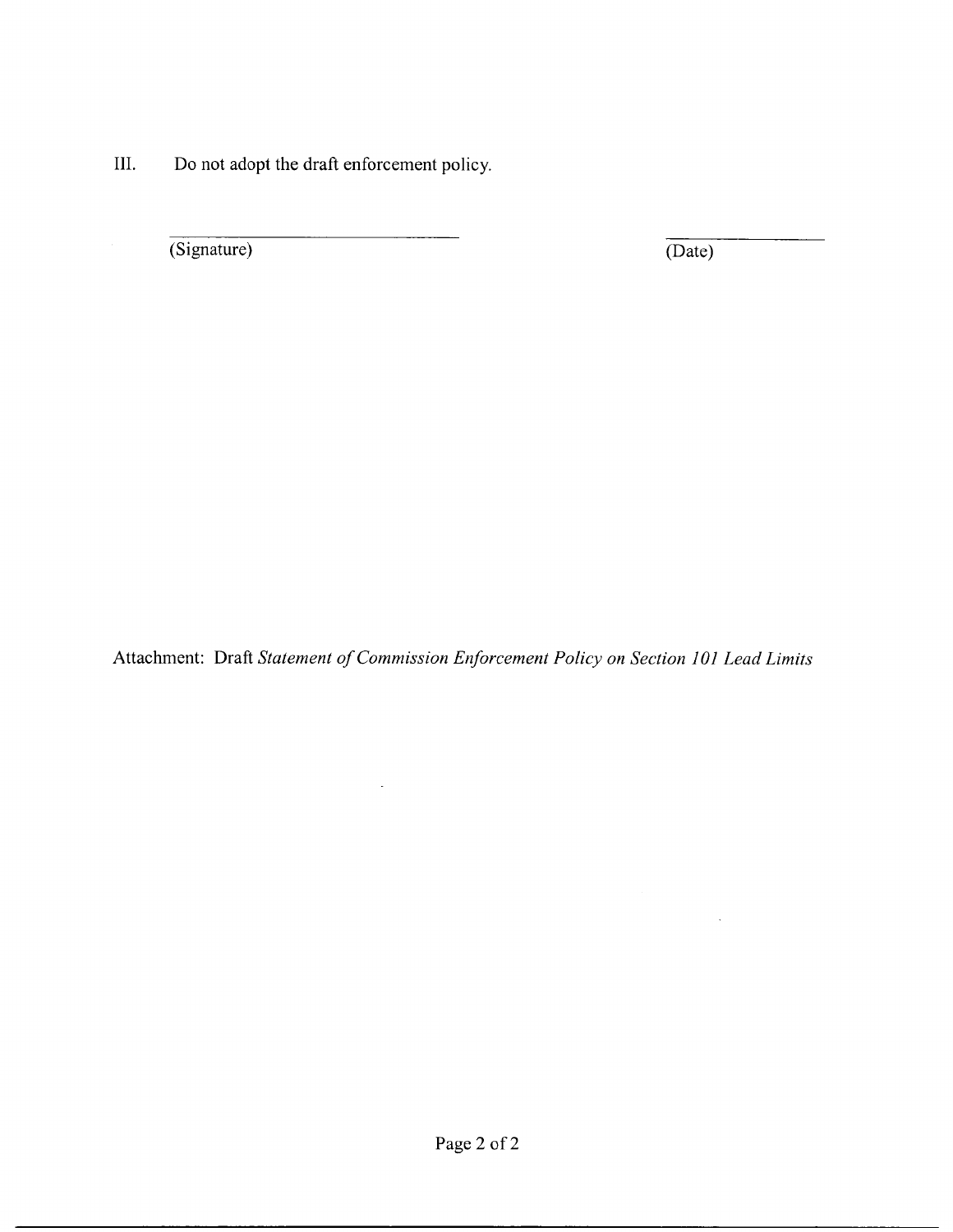

UNITED STATES CONSUMER PRODUCT SAFETY COMMISSION WASHINGTON, DC 20207

#### Memorandum

|             | Date:                                                                                       | February 5, 2009 |
|-------------|---------------------------------------------------------------------------------------------|------------------|
| TO          | The Commission<br>Todd Stevenson, Secretary                                                 |                  |
| THROUGH:    | Cheryl A. Falvey, General Counsel CAF $\gamma$                                              |                  |
| <b>FROM</b> | J. Gibson Mullan, Assistant Executive Director<br>Office of Compliance and Field Operations |                  |
|             | Mary F. Toro, Director, Regulatory Enforcement                                              |                  |
| SUBJECT :   | <b>Enforcement Policy</b>                                                                   |                  |

Transmitted herewith for Commission approval is a proposed "Statement of Commission Enforcement Policy on Section 101 Lead Limits."

Note: This document has not been reviewed or açcepted by the Commission. Initials  $R$  Date  $2 - 5 - \omega$ 



\_ V,1TH PORTIONS REMOVED:\_\_

CPSC Hotline: 1-800-638-CPSC (2772) \*CPSC's Web Site: http://www,cpsc,gov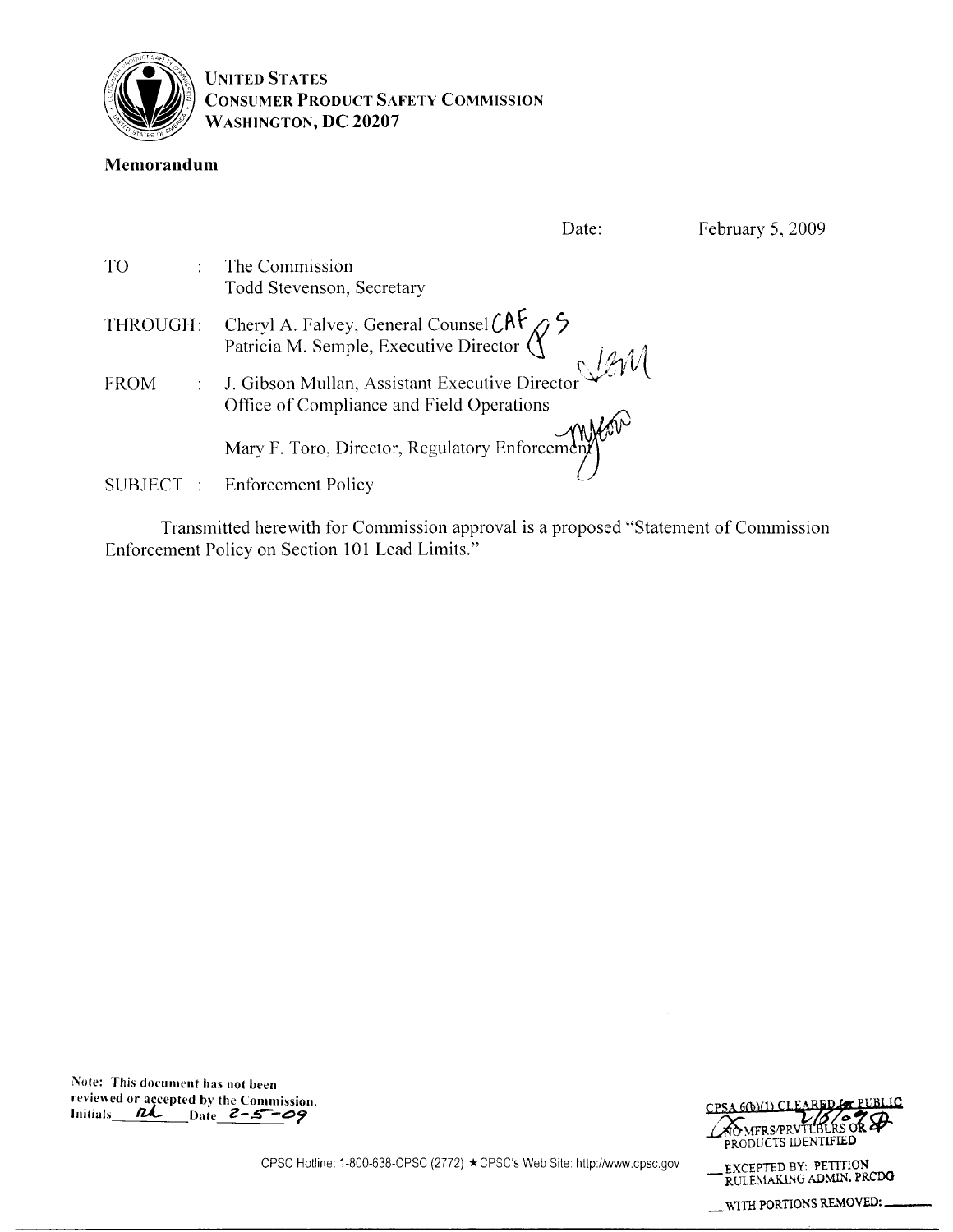# STATEMENT OF COMMISSION ENFORCEMENT POLICY ON SECTION 101 LEAD LIMITS

Effective on February 10, 2009, section 101 of the Consumer Product Safety Improvement Act sets new limits on lead content in any children's product as defined in the Act. Generally, beginning on February 10, 2009, any children's product that contains more than 600 parts per million (ppm) of lead in any part that is accessible will be treated as a banned hazardous substance.

The term "children's product" is defined by the Act to mean any consumer product that is designed or intended primarily for children 12 years of age or younger. Congress set out four factors that must be considered in determining whether a consumer product is primarily intended for children 12 and under. A statement of the manufacturer's intent concerning the appropriate age for users of the product is one factor to be considered if the statement is reasonable.

In section 101, Congress made clear that the lead limits apply not only to products manufactured after the effective date, but also to products manufactured earlier. In August, these limits will drop to 300 ppm and will be reduced again in 2011 to the lowest level that is technologically feasible.

Congress gave the Commission only limited authority to grant relief from the new lead limits. The Commission has taken steps to exercise that authority through rulemaking, but that process cannot be completed before February 10, 2009 in most cases. The purpose of this statement, therefore, is to set forth the enforcement policy of the Commission that will prevail on February 10, 2009.

# 1. Accessibility

Under section  $101(b)(2)$ , the new lead limits do not apply to component parts that are not accessible to a child through normal and reasonably foreseeable use and abuse of a children's product. A component part is deemed not accessible if it is not physically exposed by reason of a sealed covering or casing and does not become physically exposed through reasonably foreseeable use and abuse of the product; however, paint and other similar coatings or electroplating may not be considered to be a barrier that makes underlying components inaccessible.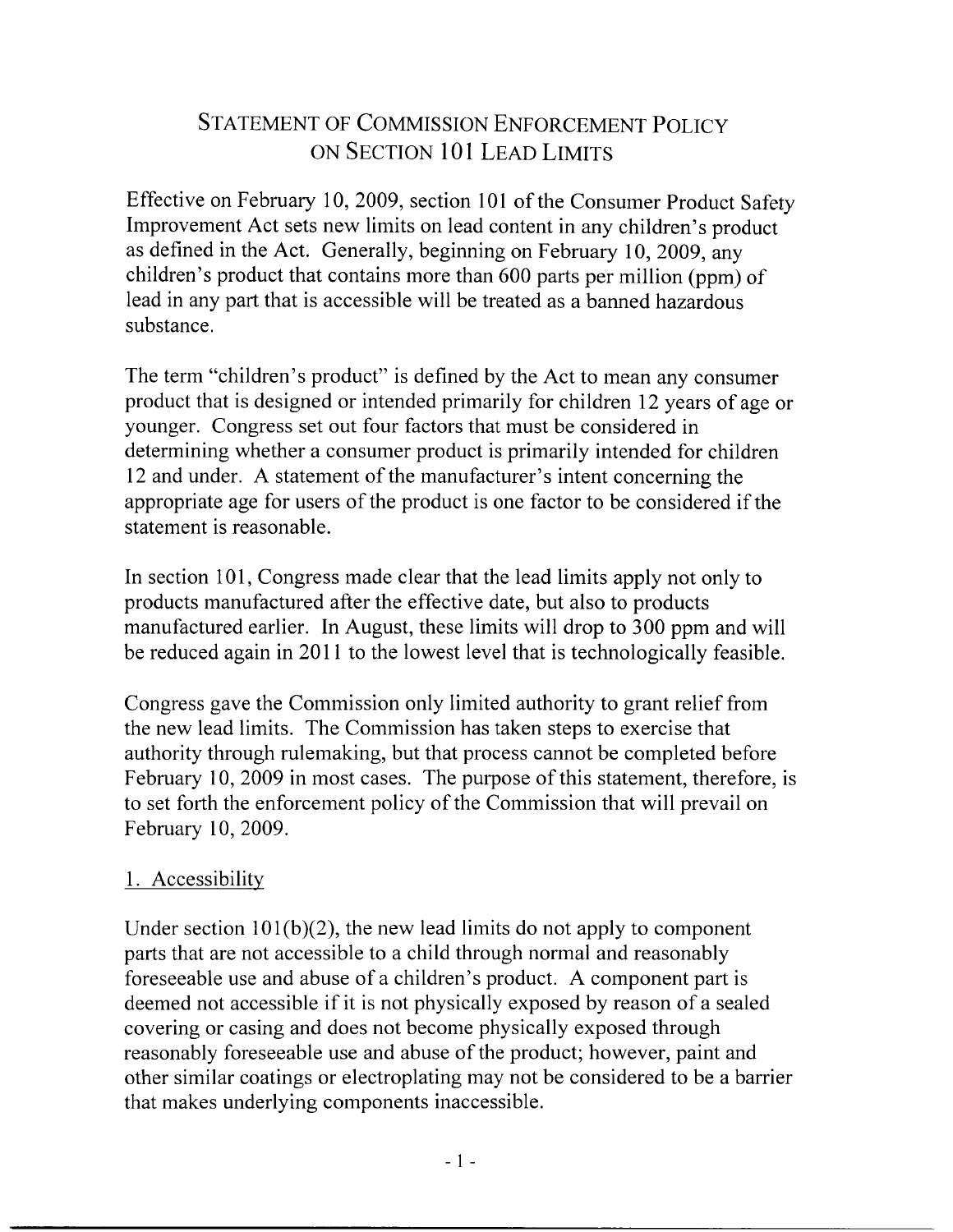Congress directed the Commission to promulgate a rule providing guidance on inaccessibility by August 14,2009. The Commission issued a proposed inaccessibility rule for comment on January 6, 2009. 74 Fed. Reg. 2439 (Jan. 15, 2009).

Until the inaccessibility guidance is finalized, the Commission staff will accept a manufacturer's determination that a part is inaccessible if it is based on a reasonable interpretation of section  $101(b)(2)$ . Otherwise, the Commission staff will make its own determination of inaccessibility, following the approach outlined in the proposed rule.

### 2. Electronics

Under section  $101(b)(4)$  of the Act, Congress authorized the Commission to promulgate rules establishing alternative lead limits for certain electronic devices. The Commission issued a proposed rule addressing electronics on January 6, 2009. 74 Fed. Reg. 2435 (Jan. 15, 2009). To date, the Commission has received no comments from the public in opposition to the approach proposed there. The Commission therefore intends to issue an interim final rule in this proceeding on or before February 10,2009. The limits established in the interim rule will apply unless and until they are revised by the Commission after consideration of all public comments on the proposal. It is the Commission's intent that the interim final rule be effective February 10, 2009 so as to prevent unnecessary removal from inventory of children's products due to electronic components exceeding 600 ppm but not exceeding the alternative limits proposed by the Commission.

# 3. Exclusions

Congress authorized the Commission to grant exclusions by regulation to materials or products containing more than 600 ppm of lead, but only if it determines, after notice and a hearing, and based on the best-available, peerreviewed, scientific evidence that lead in such product or material will neither result in the absorption of any lead into the human body, taking into account normal and reasonably foreseeable use and abuse of such product by a child, nor have any other adverse impact on public health or safety.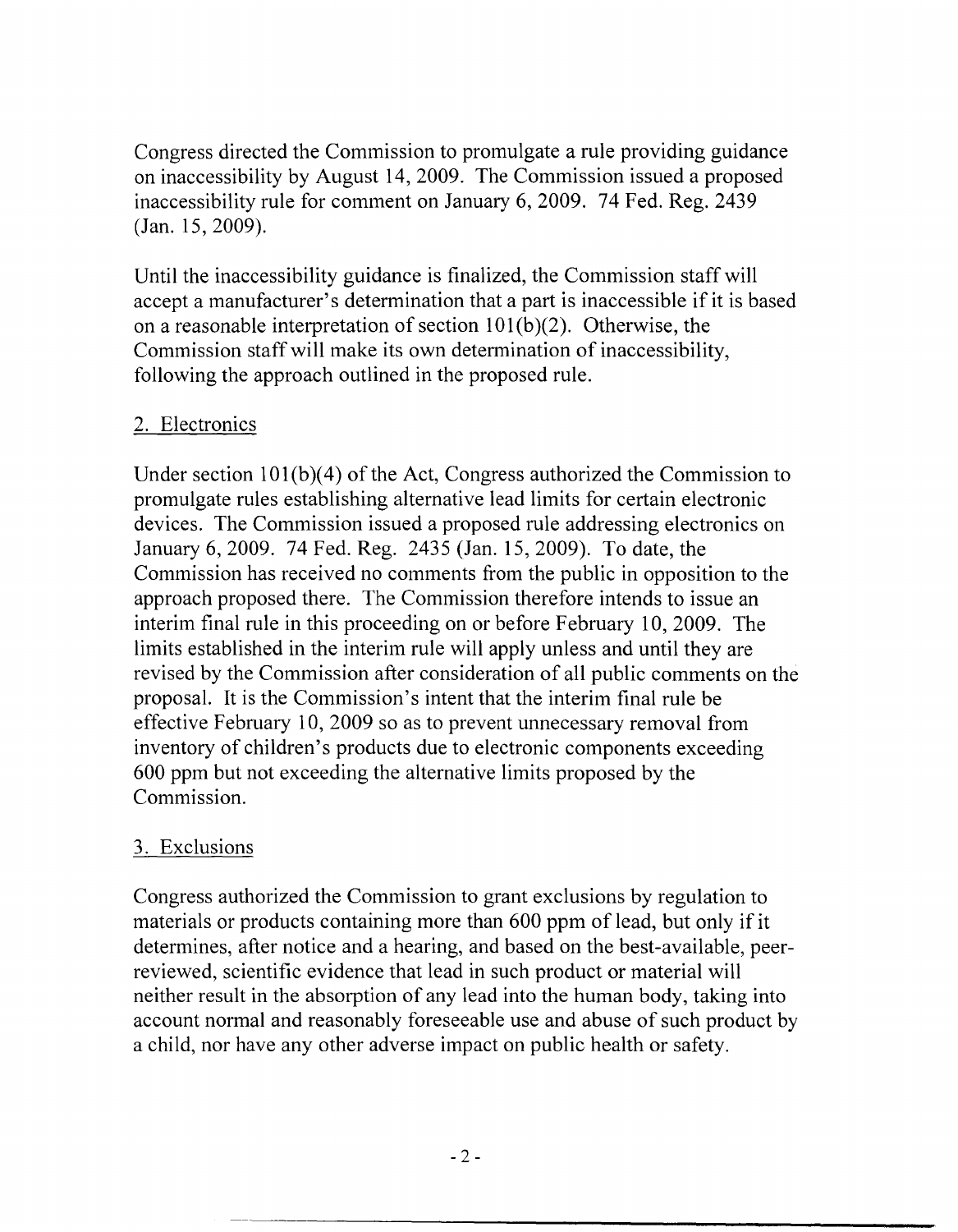Congress obviously established a very demanding standard for such exclusions. Indeed, the Commission staff is not yet aware of any substance as to which the required showing can be made. Nevertheless, the Commission has issued a proposed rule setting forth an application process for these exclusions. 74 Fed. Reg. 2433 (Jan. 15,2009). While the Commission may refine the proposed process based on comments received, the process described in the notice of proposed rulemaking will be used unless and until it is amended by final rule.

#### 4. Materials Whose Lead Content Is Consistently Below Prescribed Limits

The Commission staff has begun to identify materials whose lead content is consistently below the limit of 300 ppm (the limit that becomes applicable in August 2009). These include certain natural materials, such as wood, cotton, and wool, as well as certain metals and alloys. The Commission has issued a notice making preliminary determinations as to these and other materials for public comment. 74 Fed. Reg. 2433 (Jan. 15,2009).

Until the Commission promulgates a final rule announcing its determinations on these materials, the Commission's Office of Compliance shall not prosecute any person for manufacturing, importing, distributing, selling or offering for sale a children's product on the basis that it contains more than 600 ppm lead in any material as to which the Commission has made a preliminary determination in the January 15,2009 proposed rule unless the Director of Compliance finds that  $(1)$  such person had actual knowledge that the product contained more than 600 ppm lead in such materials; or (2) continued to manufacture, import, distribute or sell such children's product after being put on notice of its lead content by the Commission staff. The Compliance staffwill seek corrective action to protect consumers where appropriate. If the Office of Compliance learns of any instance in which reliable test data shows that any of the materials described in the Commission's proposed rule contains more than 300 ppm lead, it will promptly communicate that information to the Office of Hazard Identification and Reduction, which will take that information into account in developing final determinations with respect to such materials.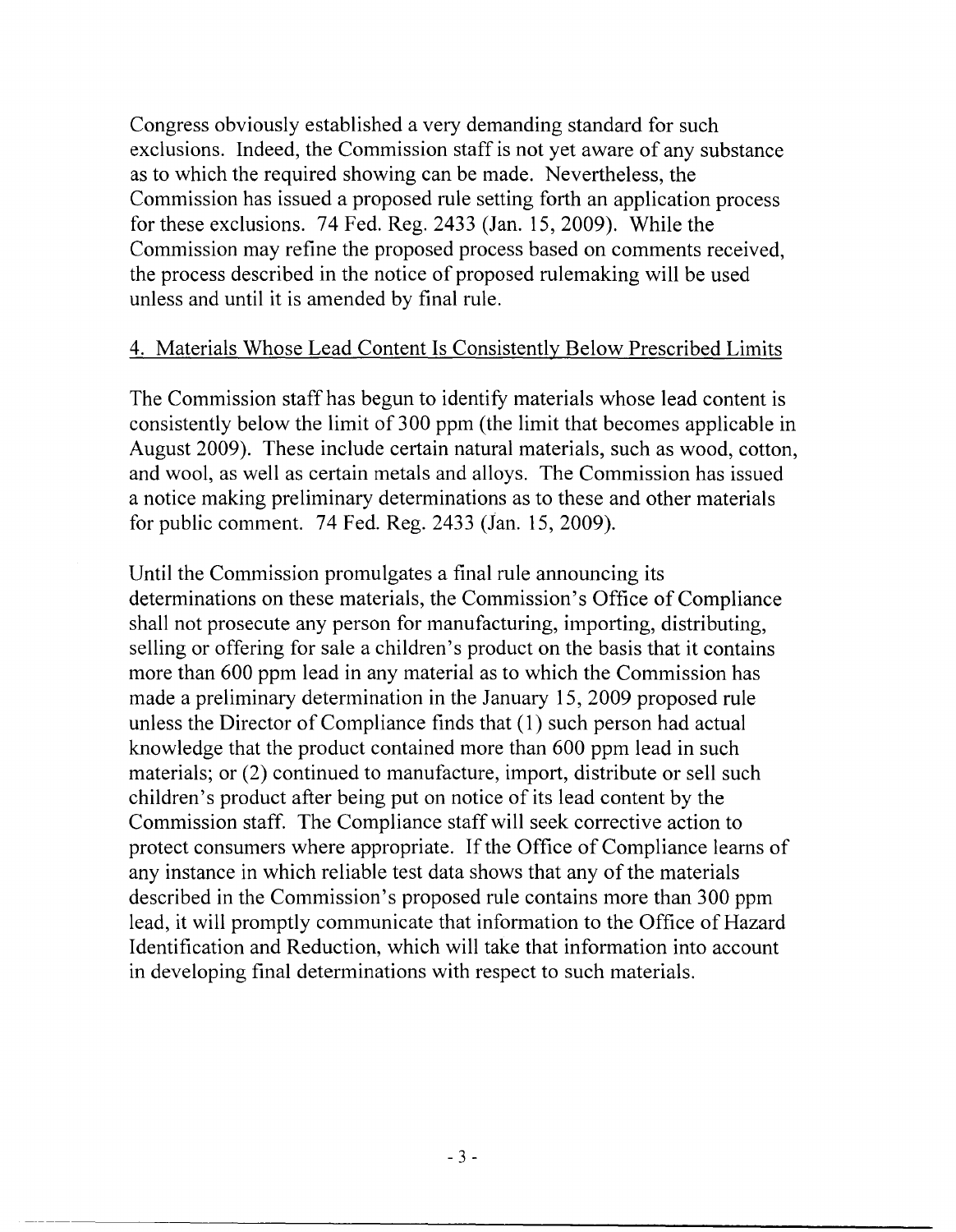### 5. Product Classes Whose Lead Content Is Consistently Below Lead Limits

The Commission staff has begun to identify classes of children's products whose lead content appears to fall consistently below the prescribed limits. The staff is not aware of a single documented case in which a product falling within one of the following classes contained total lead above 300 ppm:

- Ordinary children's books<sup>1</sup> printed after 1985
- Dyed or undyed textiles (not including leather, vinyl or PVC) and non-metallic thread and trim used in children's apparel and other children's fabric products such as baby blankets. This class does not include such products if: (l) they have undergone further treatment that may impart lead (2) they are ornamented with metal, rhinestones or other objects; or (3) they have plastic or metal fasteners with possible lead content (such as snaps, grommets, zippers, or buttons)

Upon completion of the staff's investigation of these product classes, the Commission intends to issue guidance addressing them in greater detail. In the meantime, the Commission's Office of Compliance shall not prosecute any person for manufacturing, importing, distributing, selling or offering for sale a children's product (or part thereof) that falls within the two classes described above on the basis that it contains more than 600 ppm lead unless the Director of Compliance finds that (1) such person had actual knowledge that the product contained more than 600 ppm lead; or (2) continued to manufacture, import, distribute or sell such product after being put on notice by the Commission staff. The Compliance staff will seek corrective action to protect consumers where appropriate. If the Office of Compliance learns of any instance in which reliable test data shows that a product belonging to either of these two classes contains more than 300 ppm lead, it will promptly communicate that information to the Office of Hazard Identification and Reduction, which will take that information into account in developing final guidance on the product class.

<sup>&</sup>lt;sup>1</sup> The term "ordinary book" in this context means one that is published on cardboard or paper printed by conventional methods and intended to be read. It excludes children's books that have plastic, metal or electronic parts.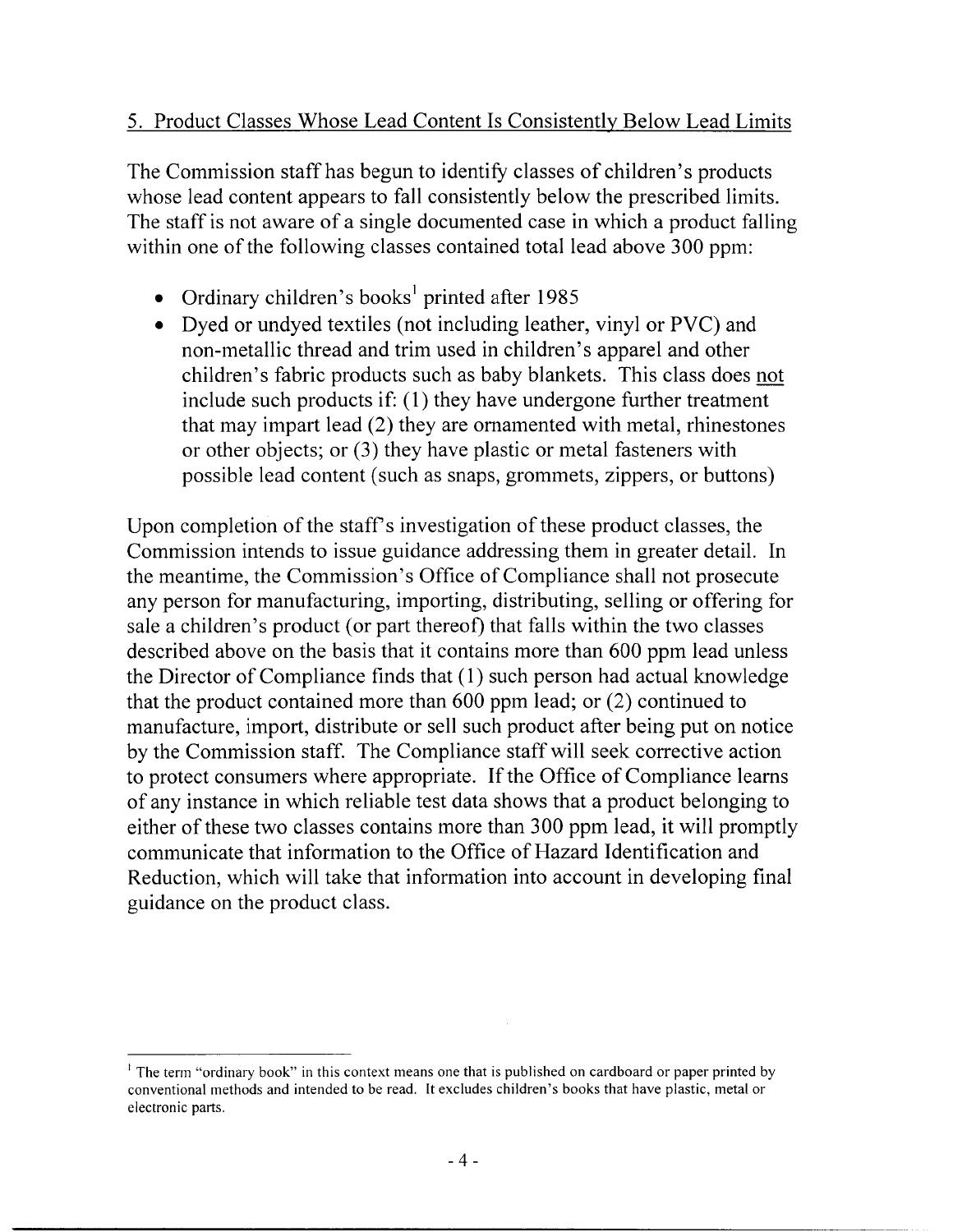# 6. Reporting Excess Lead Content in Children's Products

Section 214 of the Consumer Product Safety Improvement Act amended section 15(b) of the Consumer Product Safety Act to expand the types of violations that must be reported to the Commission. Under section 15(b) as amended, any manufacturer (including an importer), distributor or retailer must report to the Commission immediately if it obtains information that reasonably supports the conclusion that a product fails to comply with a standard or ban under any Act enforced by the Commission. Accordingly, manufacturers, distributors and retailers must report to the Commission if they become aware of a children's product that exceeds the applicable lead limits in any accessible part (including the higher limits for certain electronic components and devices) and that is being manufactured for sale in the United States, imported for sale, distributed, held for distribution or sale, offered for sale, or sold after February 10, 2009.

# 7. Exports of Children's Products Containing Excessive Lead

Section 216 of the Consumer Product Safety Improvement Act amended section 19 of the Consumer Product Safety Act to make it unlawful to export for sale any banned hazardous substance (except for certain products that are manufactured for export and for products stopped at the ports and allowed to be re-exported by the Secretary of the Treasury). This provision generally precludes the export for sale of children's products exceeding the applicable lead limits after February 10, 2009. The Commission must be notified more than thirty days in advance of exports for other reasons (such as exports for destruction) so that it can notify other governments of the matter.

### 8. Testing and Certification

Section 102 of the Consumer Product Safety Improvement Act expanded the applicability of section 14 of the Consumer Product Safety Act to require certifications of compliance with most CPSC standards and bans. In the case of children's products, Congress established a schedule under which all required certifications will eventually have to be based on testing by an accredited laboratory.

On January 30, 2009, the Commission voted to stay enforcement of most of these broader testing and certification requirements for a limited period. This stay makes it unnecessary for any regulated party to test or certify